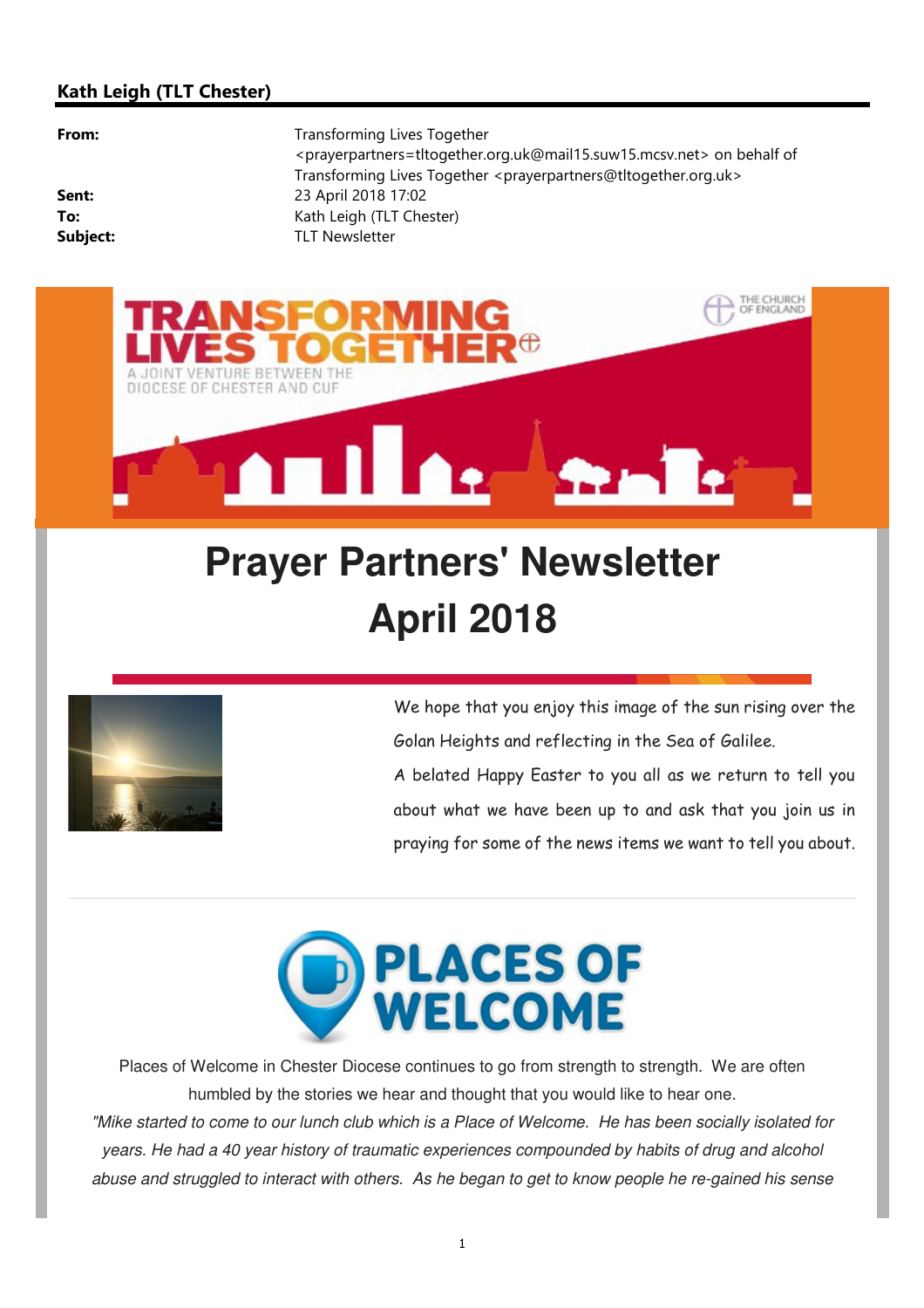of humour and lost some weight, both of which helped his self -esteem. He was offered a gym membership by the church and began to draw and to write poetry which he shared at the lunch club. He has started to attend other church activities and is beginning to explore a faith".

**Please pray for our growing network of Places of Welcome, especially that others, like 'Mike' will find a place of belonging and acceptance where they can contribute and find meaning.** If you would like to know more about how you might start a Place of Welcome or how your own ministry may qualify to become part of this nationally recognised network please go to our website www.tltogether.org.uk/places-of-welcome



## **Focus on Faith and Dementia Conference Tameside.**

In March we facilitated a conference alongside the Alzheimer's Society. **Focus on Faith and Dementia** was a great success and we want to thank all of you who covered this event in prayer. The event was attended by 78 people, representing 22 churches of many denominations. We are already hearing how the event inspired attendees to respond in their own faith communities. Please pray that more churches will have the urge to become more dementia friendly as we look to spread this great initiative across other areas.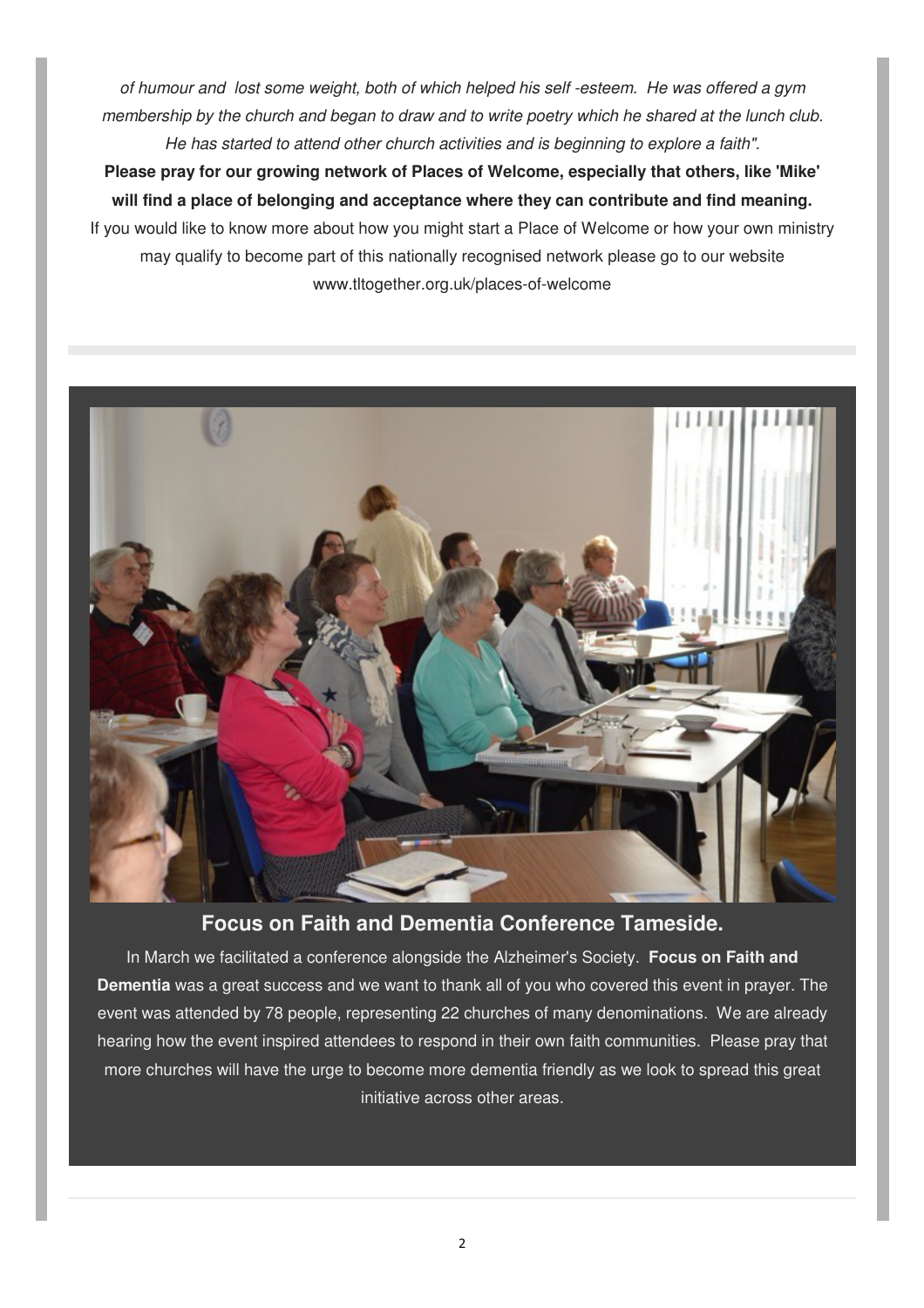

Hopefully, you will have heard by now about our 'Filling the Gap' initiative. We are aiming to inspire churches to provide fun and food for children in the school holidays. This is proving to be of vital importance, particularly for those families who rely upon free school meals to supplement their meagre budgets. In June we are hosting a celebratory lunch to acknowledge the Heroes of Filling the Gap. Those volunteers who give so much to the various projects and to acknowledge publicly, the work of those church communities and their partners who make this possible.

If you know of a Filling the Gap hero please let us know.

**Please pray that our lunch will be a blessing and a chance for us to spread this idea in more places.**



### **New Church Pairing**

We are delighted to report that we are facilitating a new church pairing in Chester Archdeaconry. These two churches from very different areas and backgrounds have decided to work together for mutual benefit. They are learning from each other and are hoping and praying for a long partnership, which will bear fruit.

Please pray that these churches are a blessing to each other and that others may emerge who may like to explore the possibility of getting to know a different church and pairing with them to explore how to 'transform lives together'.



Copyright © 2018 Transforming Lives Together All rights reserved.

You are receiving this mail because you are associated with Chester Diocese, TLT or have attended one of our linked events

Want to change how you receive these emails? You can update your preferences or unsubscribe from this list